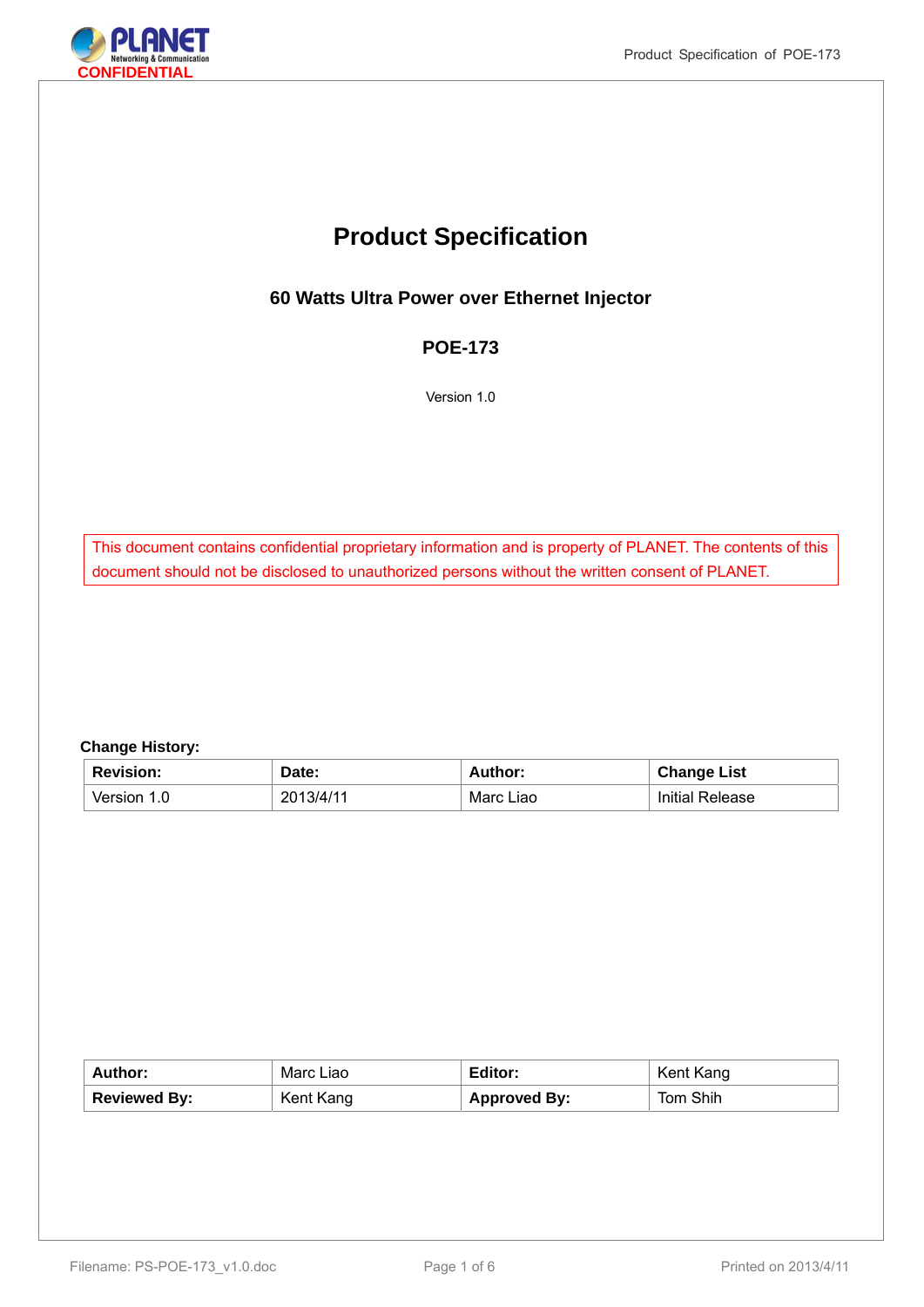

## **1. PRODUCT DESCRIPTION**



The PLANET POE-173 Ultra Power over Ethernet Injector provide a maximum of up to **60-watt** power and high speed Ethernet data connection anywhere in your network infrastructure. The following Key features of POE-173 showed as below:

- **Maximum 60W Output Power Support**
- **Backward Compatible with IEEE 802.3at / 802.3af Power over Ethernet**
- **10/100/1000Mbps Duplex Mode Support**

#### **Quick and Easy Gigabit Ultra Power PoE Network Deployment**

The POE-173 is a **Single-Port, Ultra Power over Ethernet Injector** with maximum up to **60 watts** of power output over Ethernet cables. It is designed specifically to fill the demand of growing higher power required network equipment such as:

- **PTZ Speed Dome**
- **AIO** (All-in-One) **touch PC**
- **Remote digital signage display**
- ▶ Other Network devices that need higher power to work normally.

The POE-173 delivers the Ethernet digital data with DC 50V power over the twisted pair cables as an 60-watt Power over Ethernet Injector, and the connected Ultra Power over Ethernet splitter –the POE-171S - willl separate the digital data and the power into three optional outputs **(12V / 19V / 24V DC)** with distance up to 100 meters.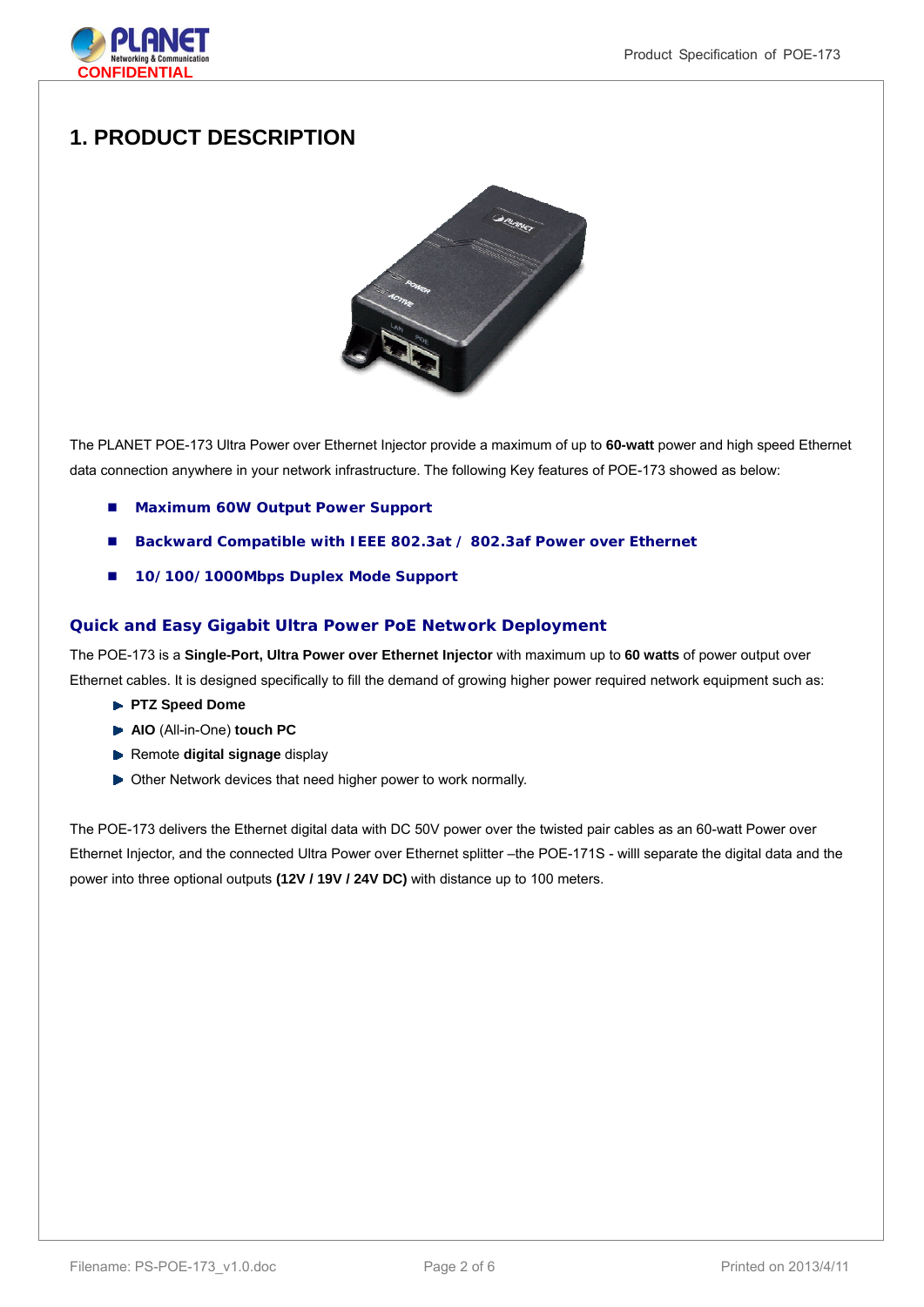

#### **60 watts of Power over 4-Pair UTP**

The POE-173 and POE-171S Ultra PoE solution uses the same cabling standard as IEEE 802.3at / af PoE. Instead of delivering power over 2-pair twisted UTP – be it End-Span (Pin 1,2,3 and 6) or Mid-Span (Pin 4,5,7 and 8), it provides the capability to source up to 60 watts of power by using all the four pairs of standard Cat5e / Cat6 Ethernet cabling. In the new 4-pair system, two PSE controllers will be used to power both the data pairs and the spare pairs.

#### **All-in-One and Compact Size Design**

With concepts of "Easy to install", "Plug and Play" and "Simple troubleshooting" for business and home users, the POE-173 is an all-in-one designed single-port PoE+ injector with internal power supply. In the compact size housing, the POE-173 provides one 100-240V AC input socket on its front panel, two LEDs (System POWER and PoE ACTIVE ) at top side and two RJ-45 ports (POE port and LAN port) at rear panel. Simply plug in the Ethernet cables and power cord, and the POE-173 is ready to provide high speed network communication and Ultra power PoE injector functions simultaneously with no need of software configuration.



#### **Quick and Easy Cabling Installation for PoE Network Deployment**

Backward compatible with both 802.3af and 802.3at PoE standards, the POE-173 allows users to flexibly deploy standard and high powered devices to transfer data and power simultaneously through one Ethernet cable for up to 100 meters. The POE-173 frees the Security IP Camera and wireless AP deployment from restrictions of power outlet locations and the additional AC wiring. It thus reduces cables and eliminates the need for dedicated electrical outlets on the wall, ceiling or any unreachable place, and most of all, it reduces installation time.

## **2. PRODUCT FEATURES**

- **Interface** 
	- □ 2 x RJ-45 interfaces
		- 1-Port **Data + Power** output
		- 1-Port **Data input**
	- $\Box$  1 x AC 100-240V input power socket

#### **Power over Ethernet**

- □ Ultra Power over Ethernet PSE
- $\Box$  Up to 60 watts of power on 4-pairs UTP
- $\Box$  Backward compatible with IEEE 802.3at/af PD device
- $\Box$  Auto-detection of PoE IEEE 802.3at/af equipment and devices from being damaged by incorrect installation
- $\Box$  Remote power feeding up to 100m
- **Hardware** 
	- □ All-in-one compact size design
	- $\Box$  Internal power supply
	- LED indicators for Power LED and Active LED (PoE ready / In-use)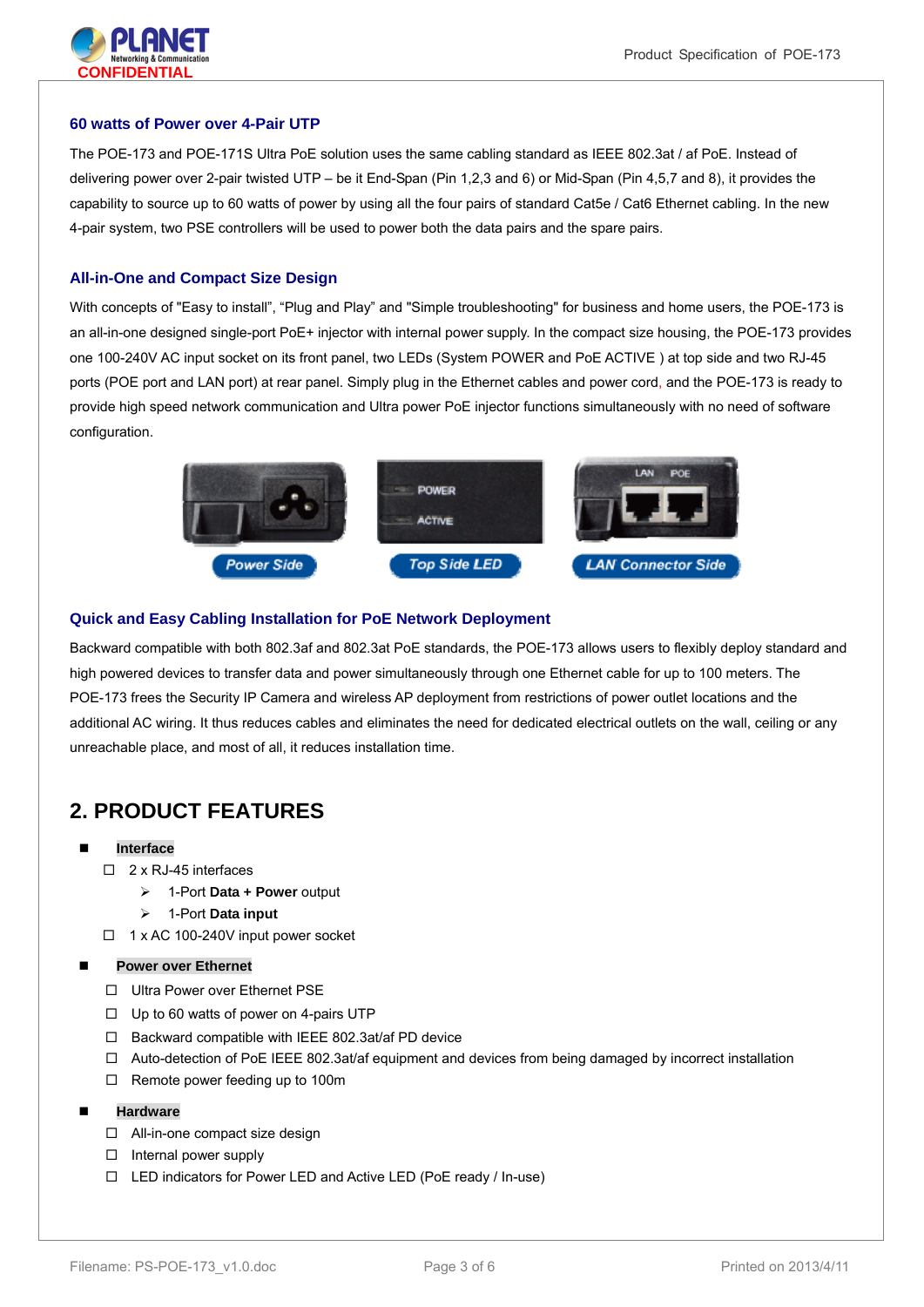

## **3. PRODUCT SPECIFICATION**

#### **3.1 MAIN COMPONENT**

**PoE Power IC: CONFIDENTIAL** 

### **3.2 FUNCTION SPECIFICATION**

| Product                        |                                 | <b>POE-173</b>                                   |  |
|--------------------------------|---------------------------------|--------------------------------------------------|--|
| <b>Hardware Specifications</b> |                                 |                                                  |  |
| Interface                      | LAN                             | 1 x RJ-45 STP, "Data" Input Port                 |  |
|                                | <b>POE</b>                      | 1 x RJ-45 STP, "Data + Power" Output Port        |  |
|                                | <b>AC Connector</b>             | 1 x AC Input power socket, IEC-320 C6            |  |
| <b>Network Cable</b>           | Ultra PoE (60W)                 | 4-pair UTP Cat. 5, 5e, 6 up to 100m (328ft)      |  |
|                                | 802.3af / at PoE<br>(15W / 30W) | 2-pair UTP Cat. 3, 4, 5, up to 100m (328ft)      |  |
| <b>LED</b> Indicator           |                                 | System: Power x 1 (Green)                        |  |
|                                |                                 | PoE Port: Active, PoE ready / In Use x 1 (Green) |  |
| Data Rate                      |                                 | 10/100/1000Mbps                                  |  |
| Unit Output Voltage            |                                 | DC 50V, 1.2A                                     |  |
| <b>Power Requirements</b>      |                                 | 100-240V AC @50/60Hz, 1.5A max.                  |  |
| <b>Power Consumption</b>       |                                 | 60 watts max.                                    |  |
| <b>Power over Ethernet</b>     |                                 |                                                  |  |
| PoE Standard                   |                                 | Ultra PoE over 4-pairs UTP,                      |  |
|                                |                                 | High Power over Ethernet End-Span / Mid-Span PSE |  |
| PoE Power Supply Type          |                                 | End-Span + Mid-Span                              |  |
| Power Pin Assignment           |                                 | Pair 1 End-Span: 1/2(+), 3/6(-)                  |  |
|                                |                                 | Pair 2 Mid-Span: 4/5(+), 7/8(-)                  |  |
| PoE Power Output               |                                 | DC 50V / 60-watt PoE via 4-pairs                 |  |
|                                |                                 | DC 50V / 30-watt PoE via 2-pairs                 |  |
| <b>Standards Conformance</b>   |                                 |                                                  |  |
| <b>Standards Compliance</b>    |                                 | IEEE 802.3 10Base-T Ethernet                     |  |
|                                |                                 | IEEE 802.3u 100Base-TX Fast Ethernet             |  |
|                                |                                 | IEEE 802.3ab 1000Base-T Gigabit Ethernet         |  |
|                                |                                 |                                                  |  |

## **3.3 PHYSICAL SPECIFICATIONS:**

**Dimensions:** 

115 x 62.5 x 31 mm (W x D x H) **Weight:** 

227g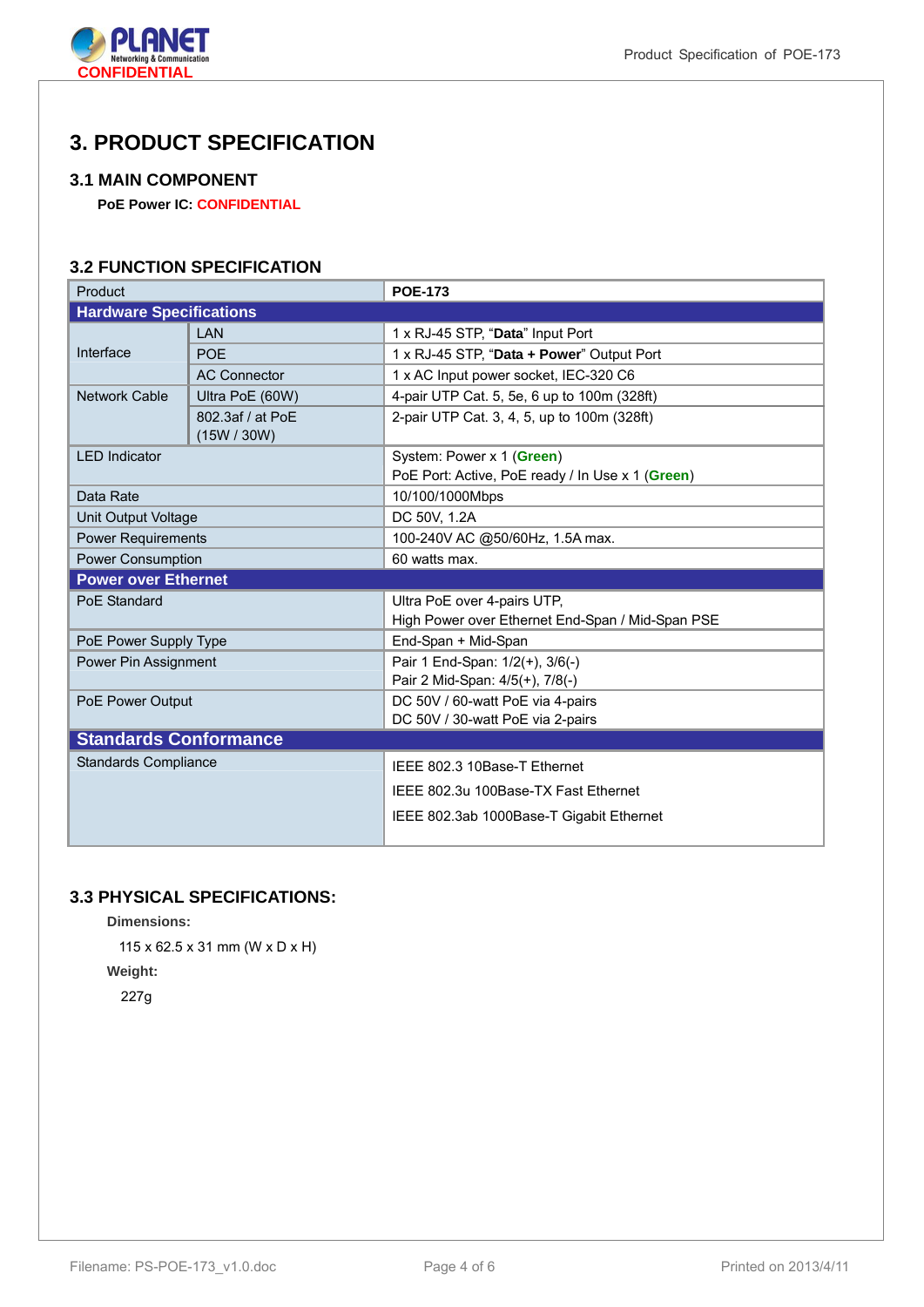



### ■ Product Outlook

The POE-173 provide one 100-240V AC input socket on front panel, two LEDs (System POWER and PoE ACTIVE ) at top side and two RJ-45 ports (POE port and LAN port) at rear panel.



#### ■ LED Definition

The LED Definition of the POE-173 is shown as below:\

| <b>LED</b>    | Color        | <b>Function</b>                                                |
|---------------|--------------|----------------------------------------------------------------|
| <b>POWER</b>  | Green        | Lights to indicate that the Ultra PoE Injector has power.      |
| <b>ACTIVE</b> | <b>Green</b> | Lights to indicate the port is providing 50V DC in-line power. |

### **3.4 ENVIRONMENTAL SPECIFICATION**

| <b>Operating:</b>         |                                  |
|---------------------------|----------------------------------|
| Temperature:              | $0^{\circ}$ C ~ 50 degrees C     |
| <b>Relative Humidity:</b> | $5\% \sim 95\%$ (non-condensing) |
| Storage:                  |                                  |
| Temperature:              | $-10^{\circ}$ C ~ 70 degrees C   |
| <b>Relative Humidity:</b> | $5\% \sim 95\%$ (non-condensing) |

#### **3.5 ELECTRICAL SPECIFICATION**

**Input Voltage:** 100-240V AC @50/60Hz, 1.5A max.